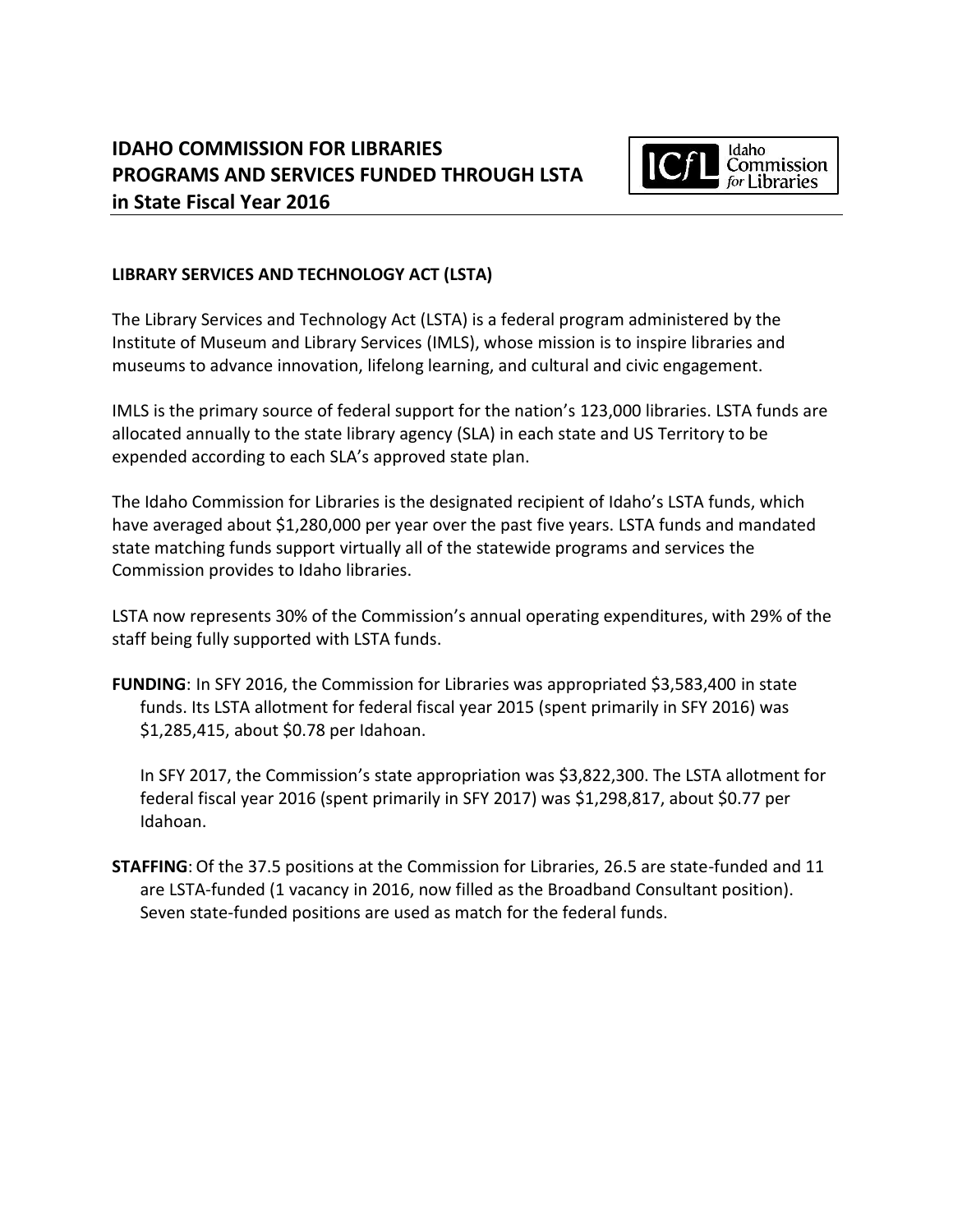

Elimination of the Institute of Museum and Library Services, as proposed by the Trump Administration's FY2018 Budget Blueprint, would fundamentally change the impact of the Commission for Libraries:

- Loss of 11 full-time positions, 29% of the staff,
- Loss of over 20% of the personnel budget, and
- Loss of over 36% of the operating budget devoted to programming and services for Idaho libraries.

The Commission would need to cut most programs entirely and focus on 1 or 2 identified to be most critical to building the capacity of Idaho libraries, or change its mission.

| <b>PROGRAMS &amp; SERVICES in SFY2016</b>                                            | <b>FUNDING</b><br><b>SOURCE</b> |  |
|--------------------------------------------------------------------------------------|---------------------------------|--|
| Continuing Education (CE) - public, school, & academic libraries                     |                                 |  |
| Individual CE grants: 1 <sup>st</sup> time attendance at a conference or formal      | LSTA/Local                      |  |
| library/information service course (40 grants w/ local matching                      |                                 |  |
| requirement)                                                                         |                                 |  |
| Online courses: ABLE/SABLE series (220 completions); vendor<br>$\bullet$             | <b>LSTA</b>                     |  |
| provided courses (73 completions); Info2Go! monthly webinars                         |                                 |  |
| Events: Public Library Directors Summit, Library Leadership Advisory<br>$\bullet$    | <b>LSTA</b>                     |  |
| Committee & leadership development activities, SPLAT (19 local                       |                                 |  |
| events), Trustee development workshops                                               |                                 |  |
| Libraries Linking Idaho (LiLI) - public, school, & academic libraries                |                                 |  |
| LiLI Databases training via webinars, tutorials, & Steering Committee                | <b>LSTA</b>                     |  |
| meetings                                                                             |                                 |  |
| LiLI Unlimited interlibrary loan cost sharing gap                                    | <b>LSTA</b>                     |  |
| Read to Me (RTM)                                                                     |                                 |  |
| 1.5 full-time positions<br>$\bullet$                                                 | <b>LSTA</b>                     |  |
| Fun with Math & Science (17 public & school libraries)<br>$\bullet$                  | <b>LSTA</b>                     |  |
| Child Care Reads workshops (135 teachers & child care providers)<br>٠                | <b>LSTA</b>                     |  |
| My First Books (27 public libraries w/ 59 partner organizations, 25,300<br>$\bullet$ | LSTA/STATE                      |  |
| books to 2,800 children)                                                             |                                 |  |
| Every Child Ready to Read family workshops (13 public libraries)<br>$\bullet$        | <b>LSTA</b>                     |  |
| Jump Start Kindergarten (55 libraries with 143 schools, 8,792 families)<br>٠         | <b>LSTA</b><br>$\bullet$        |  |
| RTM Rendezvous workshop for youth services staff (99 librarians)<br>$\bullet$        | <b>LSTA</b>                     |  |
| Supporting Beginning Readers workshop for elementary school library                  | <b>LSTA</b>                     |  |
| staff (75 library staff)                                                             |                                 |  |